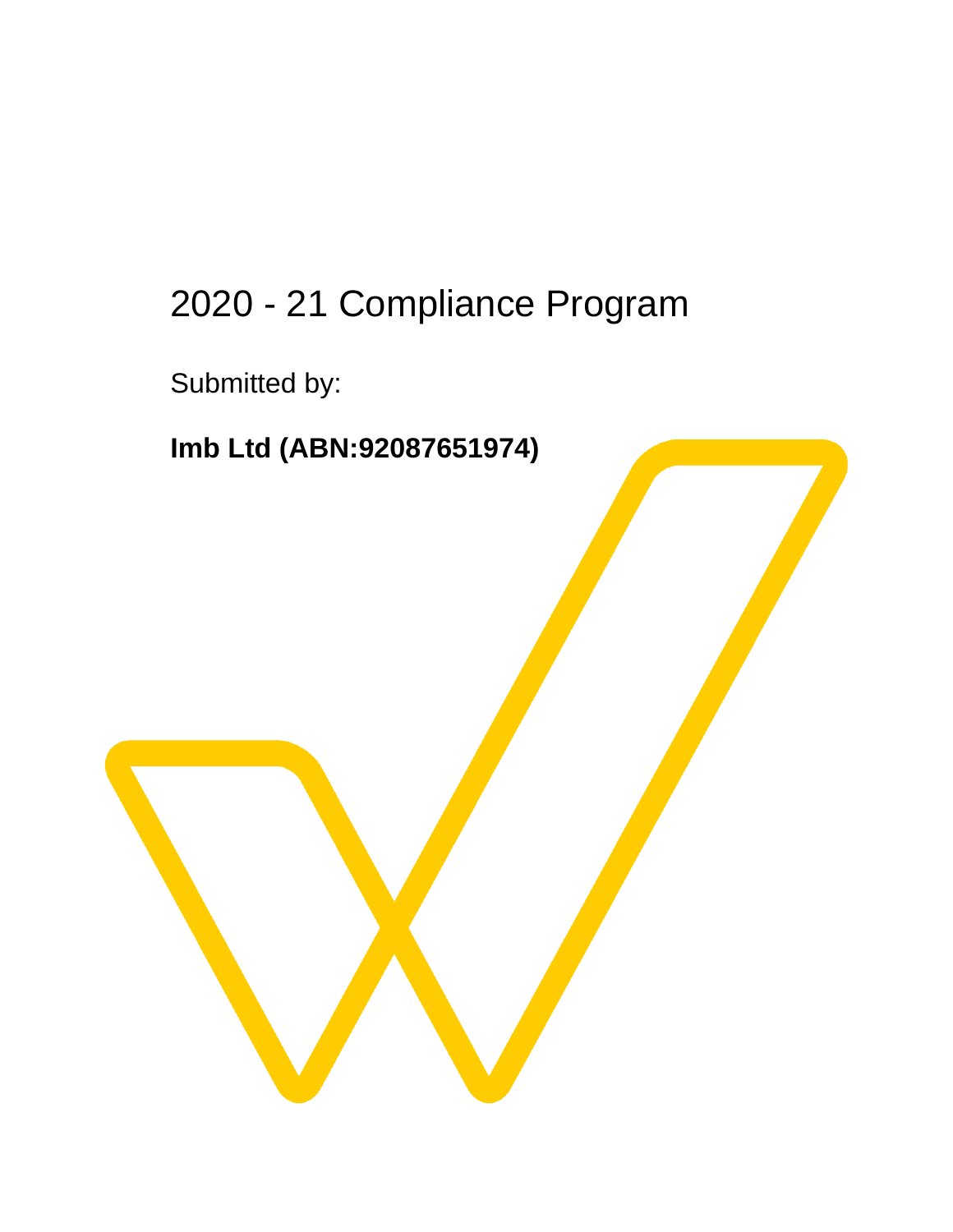## #Workplace overview

#### **Policies and strategies**

1: Do you have a formal policy and/or formal strategy in place that specifically supports gender equality in the following areas?

| Recruitment                                                            | Yes(Select all that apply) |
|------------------------------------------------------------------------|----------------------------|
| $$ Yes                                                                 | Policy<br><b>Strategy</b>  |
| Retention                                                              | Yes(Select all that apply) |
| $$ Yes                                                                 | <b>Strategy</b>            |
| Performance management processes                                       | Yes(Select all that apply) |
| $$ Yes                                                                 | Policy<br><b>Strategy</b>  |
| Promotions                                                             | Yes(Select all that apply) |
| $$ Yes                                                                 | Policy<br><b>Strategy</b>  |
| Talent identification/identification of high<br>potentials             | Yes(Select all that apply) |
| $$ Yes                                                                 | <b>Strategy</b>            |
| Succession planning                                                    | Yes(Select all that apply) |
| $$ Yes                                                                 | Policy<br><b>Strategy</b>  |
| Training and development                                               | Yes(Select all that apply) |
| $$ Yes                                                                 | Policy<br><b>Strategy</b>  |
| Key performance indicators for managers<br>relating to gender equality | Yes(Select all that apply) |
| $$ Yes                                                                 | <b>Strategy</b>            |
|                                                                        |                            |

2: Do you have formal policy and/or formal strategy in place that support gender equality overall? Yes(Select all that apply)

| $$ Yes | Policy   |
|--------|----------|
|        | Strategy |

3: If your organisation would like to provide additional information relating to your gender equality policies and strategies, please do so below.

We have recently become an Employer of Choice for GE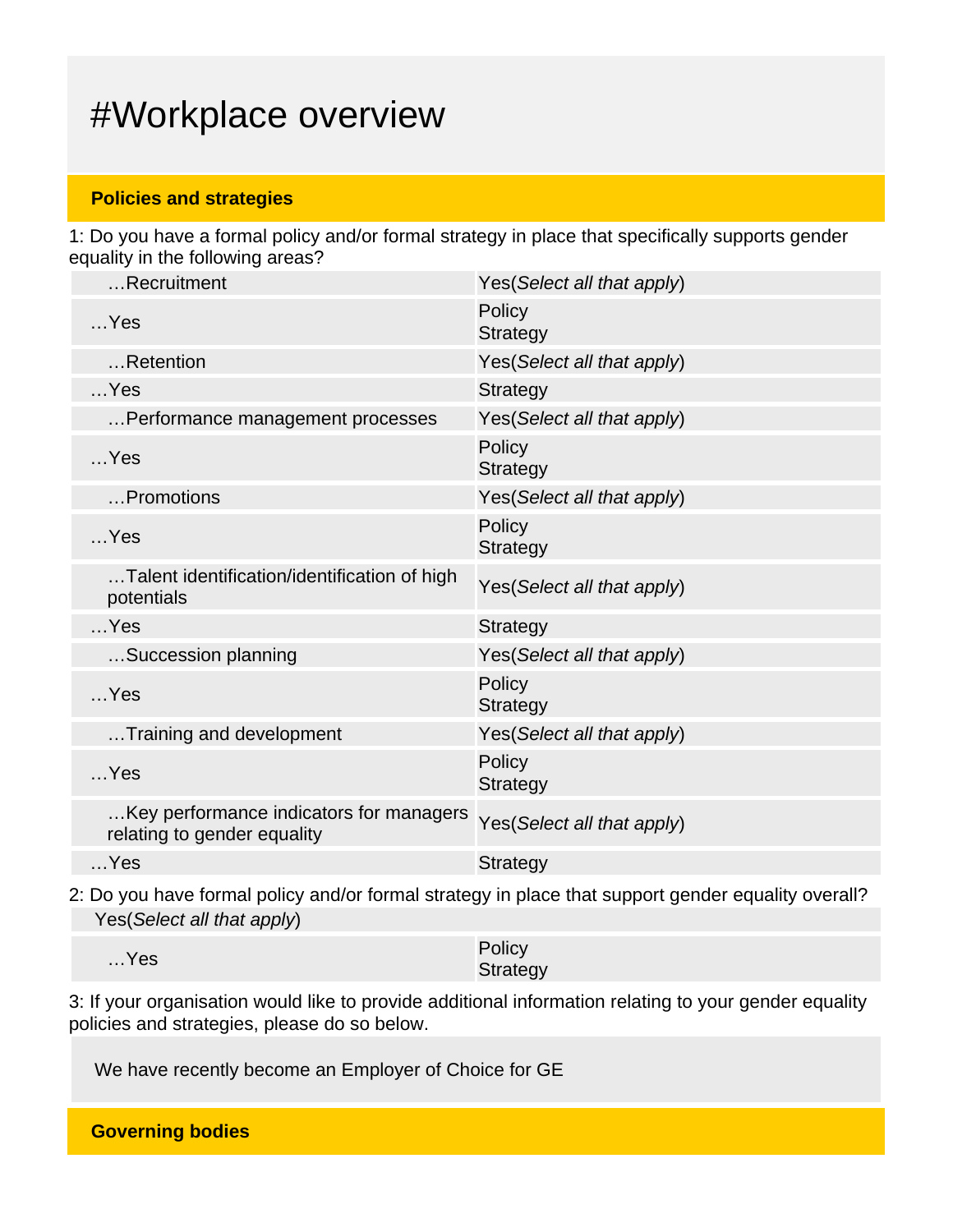| Imb Ltd                                                                                                                           |                                                                                |  |
|-----------------------------------------------------------------------------------------------------------------------------------|--------------------------------------------------------------------------------|--|
| 1: Does this organisation have a governing<br>body?                                                                               | Yes(Provide further details on the governing<br>body(ies) and its composition) |  |
| 1.1: What is the name of your governing body?                                                                                     | <b>Board of Directors</b>                                                      |  |
| 1.2: What type of governing body does this<br>organisation have?                                                                  | <b>Board of directors</b>                                                      |  |
| 1.3: How many members are on the governing<br>body and who holds the predominant Chair<br>position?                               |                                                                                |  |
| Chairs                                                                                                                            |                                                                                |  |
| $F$ emale $(F)$                                                                                                                   | $\overline{0}$                                                                 |  |
| $$ Male (M)                                                                                                                       | 1                                                                              |  |
| Gender X                                                                                                                          | $\overline{0}$                                                                 |  |
| Members                                                                                                                           |                                                                                |  |
| $F$ emale $(F)$                                                                                                                   | $\overline{4}$                                                                 |  |
| $$ Male $(M)$                                                                                                                     | 2                                                                              |  |
| Gender X                                                                                                                          | $\overline{0}$                                                                 |  |
| 1.4: Do you have a formal selection policy<br>and/or formal selection strategy for this<br>organisation's governing body members? | Yes (Select all that apply)                                                    |  |
|                                                                                                                                   | Policy                                                                         |  |
| 1.5: Has a target been set to increase the<br>representation of women on this governing<br>body?                                  | No(Select all that apply)                                                      |  |
|                                                                                                                                   | Governing body has gender balance (i.e. 40%<br>women / 40% men / 20% either)   |  |

2: If your organisation would like to provide additional information relating to governing bodies and gender equality in your workplace, do so below.

Nothing more to add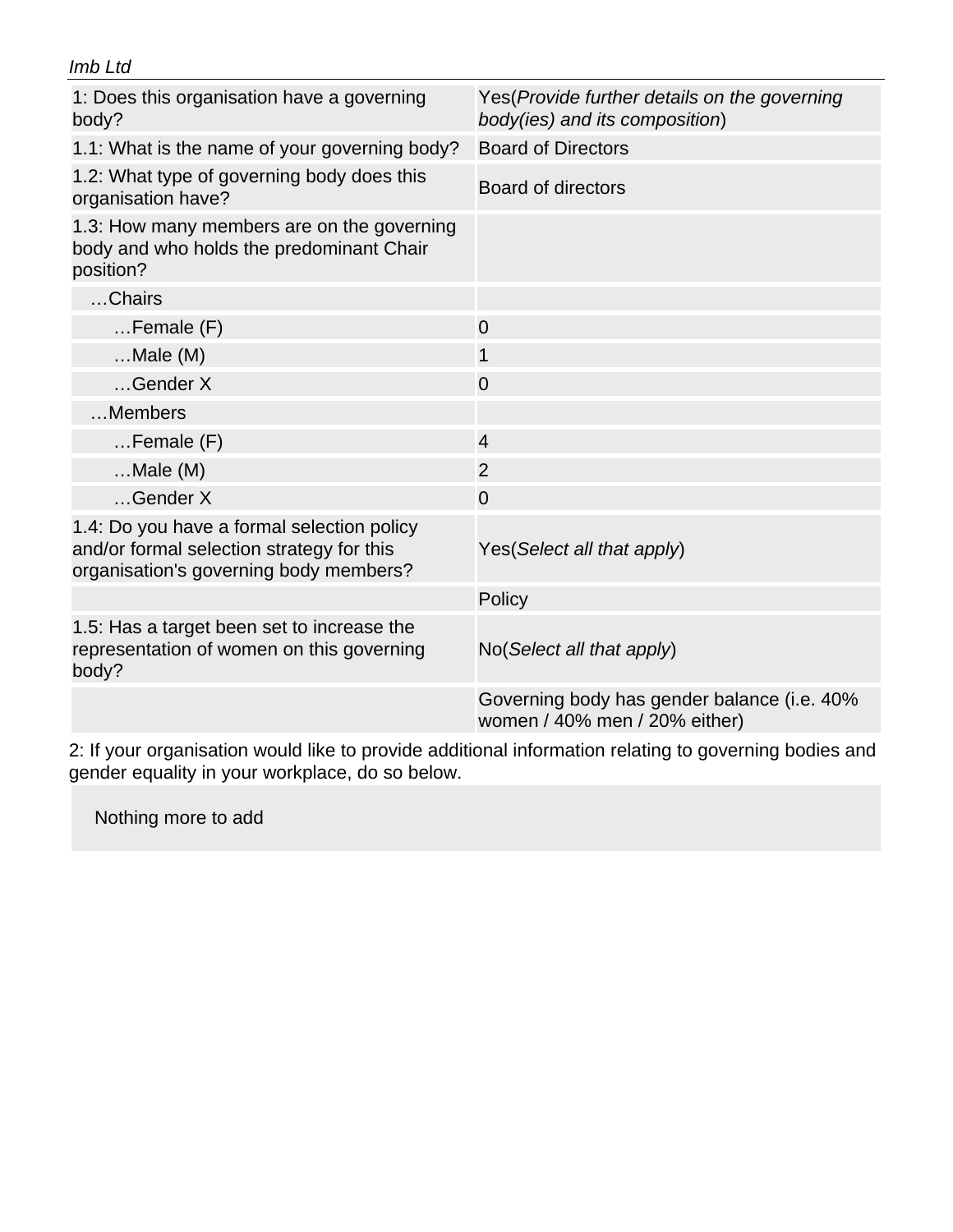# #Action on gender equality

#### **Gender pay gaps**

1: Do you have a formal policy and/or formal strategy on remuneration generally? Yes(Select all that apply)

| $$ Yes                                                                                               | Policy<br><b>Strategy</b>                                                                                                                                                                                                                                                                                                                                      |
|------------------------------------------------------------------------------------------------------|----------------------------------------------------------------------------------------------------------------------------------------------------------------------------------------------------------------------------------------------------------------------------------------------------------------------------------------------------------------|
| 1.1: Are specific pay equity objectives<br>included in your formal policy and/or formal<br>strategy? | Yes (Select all that apply)                                                                                                                                                                                                                                                                                                                                    |
| $$ Yes                                                                                               | To achieve gender pay equity<br>To ensure no gender bias occurs at any point in<br>the remuneration review process (for example at<br>commencement, at annual salary reviews,<br>out-of-cycle pay reviews, and performance<br>reviews)<br>To implement and/or maintain a transparent and<br>rigorous performance assessment process<br>Other (provide details) |
| Other (provide details)                                                                              | Other objectives and comparisons include 1)<br>Like-for-like by job size - compares different jobs<br>that are of similar size 2) Age and Tenure -<br>considers whether women and men have<br>different pay outcomes based on an age and<br>tenure 3) Pay equity compared to market                                                                            |

<sup>2:</sup> Did your organisation receive JobKeeper payments?

3: What was the snapshot date used for your Workplace Profile? 31-Mar-2021

4: If your organisation would like to provide additional information relating to gender pay gaps in your workplace, please do so below.

### **Employer action on pay equity**

1: Have you analysed your payroll to determine if there are any remuneration gaps between women and men (e.g. conducted a gender pay gap analysis)?

Yes(Provide further details on the most recent gender remuneration gap analysis that was undertaken.)

| 1.1: When was the most recent gender<br>remuneration gap analysis undertaken?          | Within the last 12 months                    |
|----------------------------------------------------------------------------------------|----------------------------------------------|
| 1.2: Did you take any actions as a result of<br>your gender remuneration gap analysis? | Yes (Select all that apply)                  |
|                                                                                        | Created a pay equity strategy or action plan |

No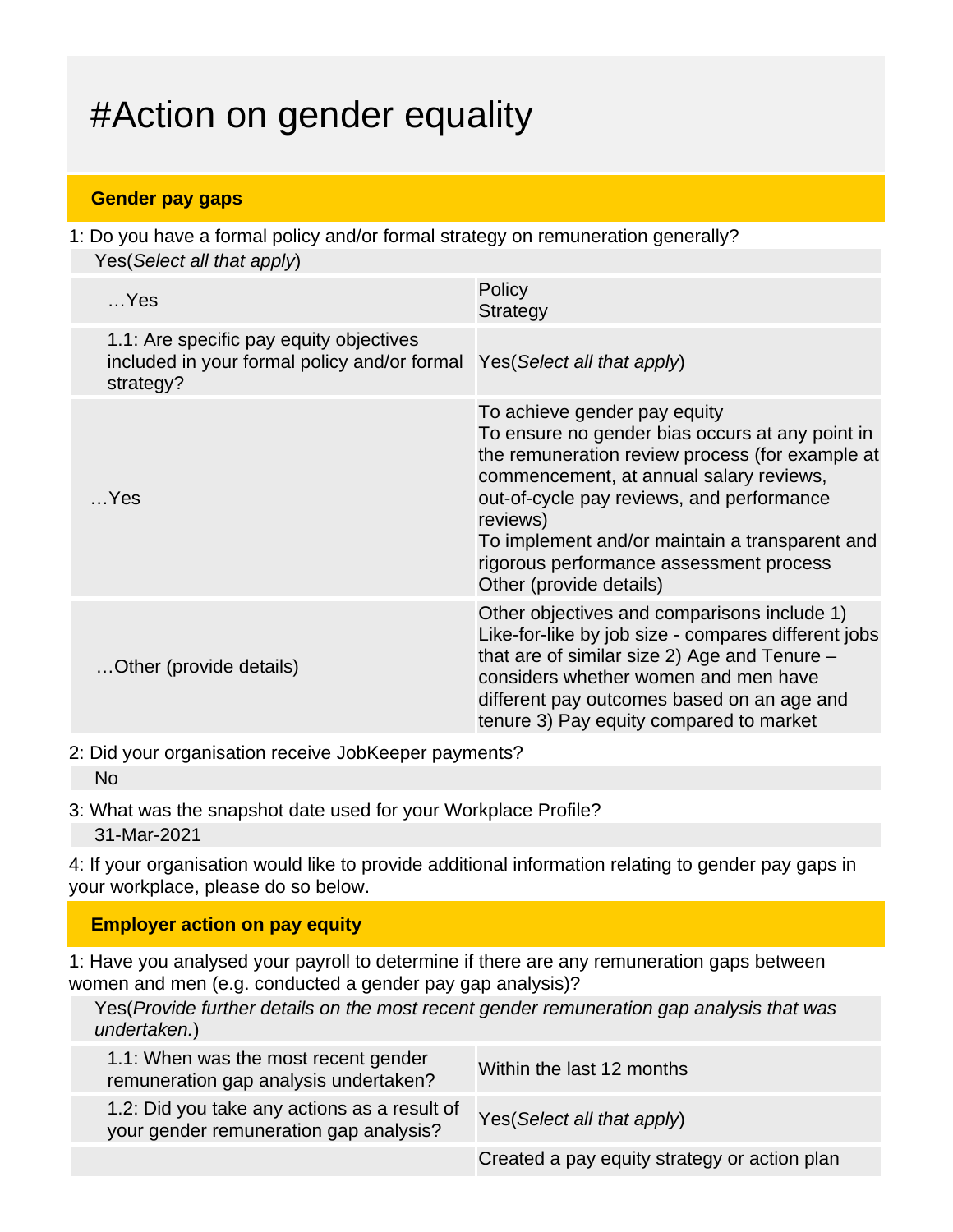| 1.2: Did you take any actions as a result of your<br>gender remuneration gap analysis?<br>Yes                                                                             | Identified cause/s of the gaps<br>Analysed performance ratings to ensure there is<br>no gender bias (including unconscious bias)<br>Set targets to reduce any organisation-wide gap<br>Reported pay equity metrics (including gender<br>pay gaps) to the governing body<br>Reported pay equity metrics (including gender<br>pay gaps) to the executive<br>Reviewed remuneration decision-making<br>processes<br>Analysed commencement salaries by gender to<br>ensure there are no pay gaps<br>Trained people-managers in addressing gender<br>bias (including unconscious bias)                                                                                                                                                                                        |
|---------------------------------------------------------------------------------------------------------------------------------------------------------------------------|-------------------------------------------------------------------------------------------------------------------------------------------------------------------------------------------------------------------------------------------------------------------------------------------------------------------------------------------------------------------------------------------------------------------------------------------------------------------------------------------------------------------------------------------------------------------------------------------------------------------------------------------------------------------------------------------------------------------------------------------------------------------------|
| 1.3: You may provide details below on the<br>type of gender remuneration gap analysis<br>that has been undertaken (for example<br>like-for-like and/or organisation-wide) | Organisation-wide pay equity - ie. average<br>1.<br>salary females v males, which is primarily driven<br>by distribution of women and men across the<br>pay grades.<br>Like-for-Like pay equity – women and men<br>2.<br>in the same job role<br>3.<br>Pay equity compared to market – how<br>women and men are paid in comparison to<br>market rates for their roles. (The Financial<br>Industry Remuneration Group (FIRG) survey<br>data has been used for this comparison, using<br>the IMB defined peer group<br>Job size analysis – similar to Like-for-like,<br>4.<br>but compares different jobs that are of similar<br>size<br>Age and Tenure – considering whether<br>5.<br>women and men have different pay outcomes<br>from an age and tenure point of view. |

2: If your organisation would like to provide additional information relating to employer action on pay equity in your workplace, please do so below.

| 1: Have you consulted with employees on issues concerning gender equality in your workplace? |  |
|----------------------------------------------------------------------------------------------|--|
| Yes (Provide further details on the employee consultation process.)                          |  |

1.1: How did you consult employees? Survey

**Employee consultation**

Other (provide details)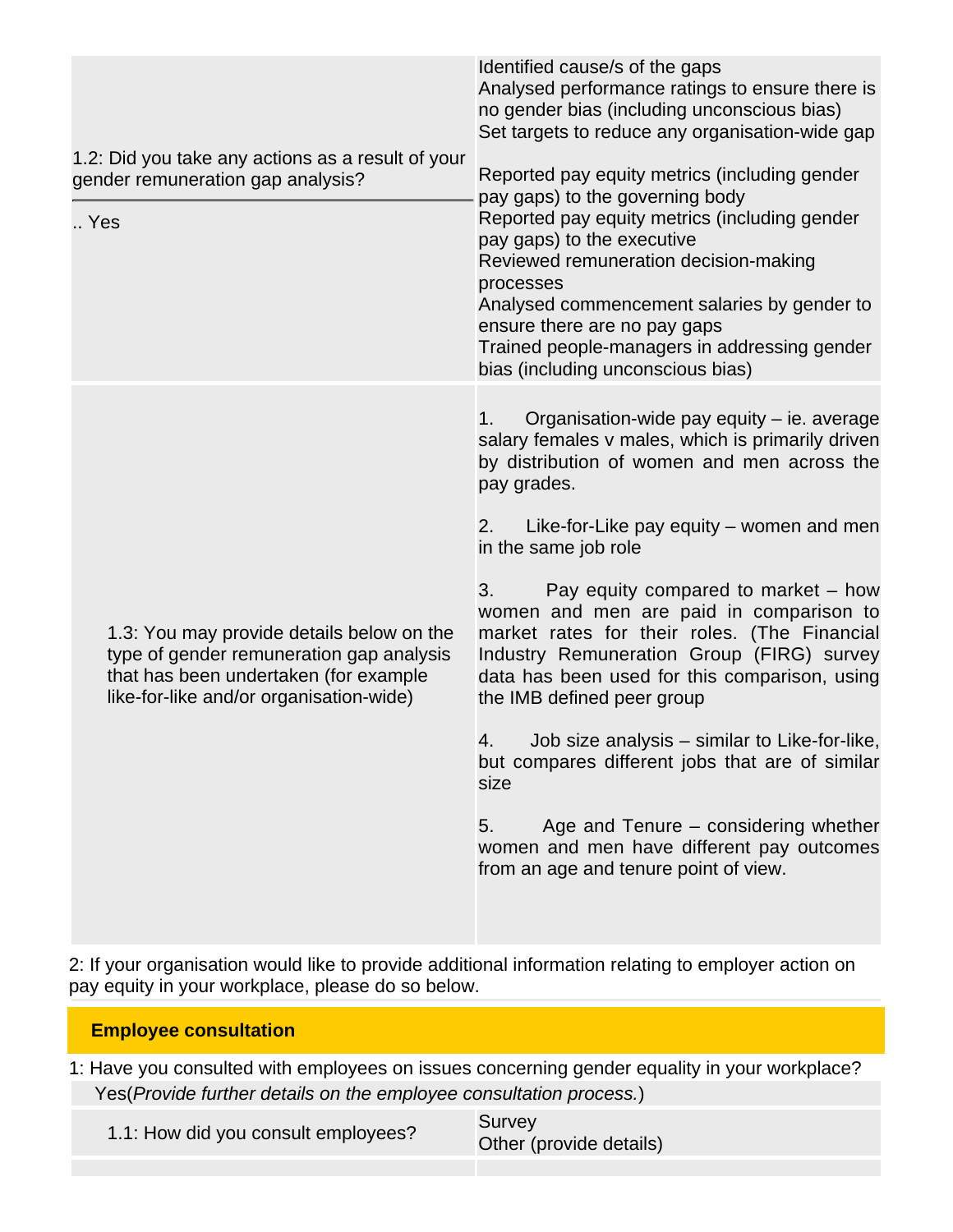| Discussions with Managers as part of training<br>delivery on Flexible Working, New Ways of<br>Working and Diversity & Inclusion |
|---------------------------------------------------------------------------------------------------------------------------------|
| <b>ALL</b> staff                                                                                                                |
|                                                                                                                                 |

2: If your organisation would like to provide additional information relating to employee consultation on gender equality in your workplace, please do so below.

No further information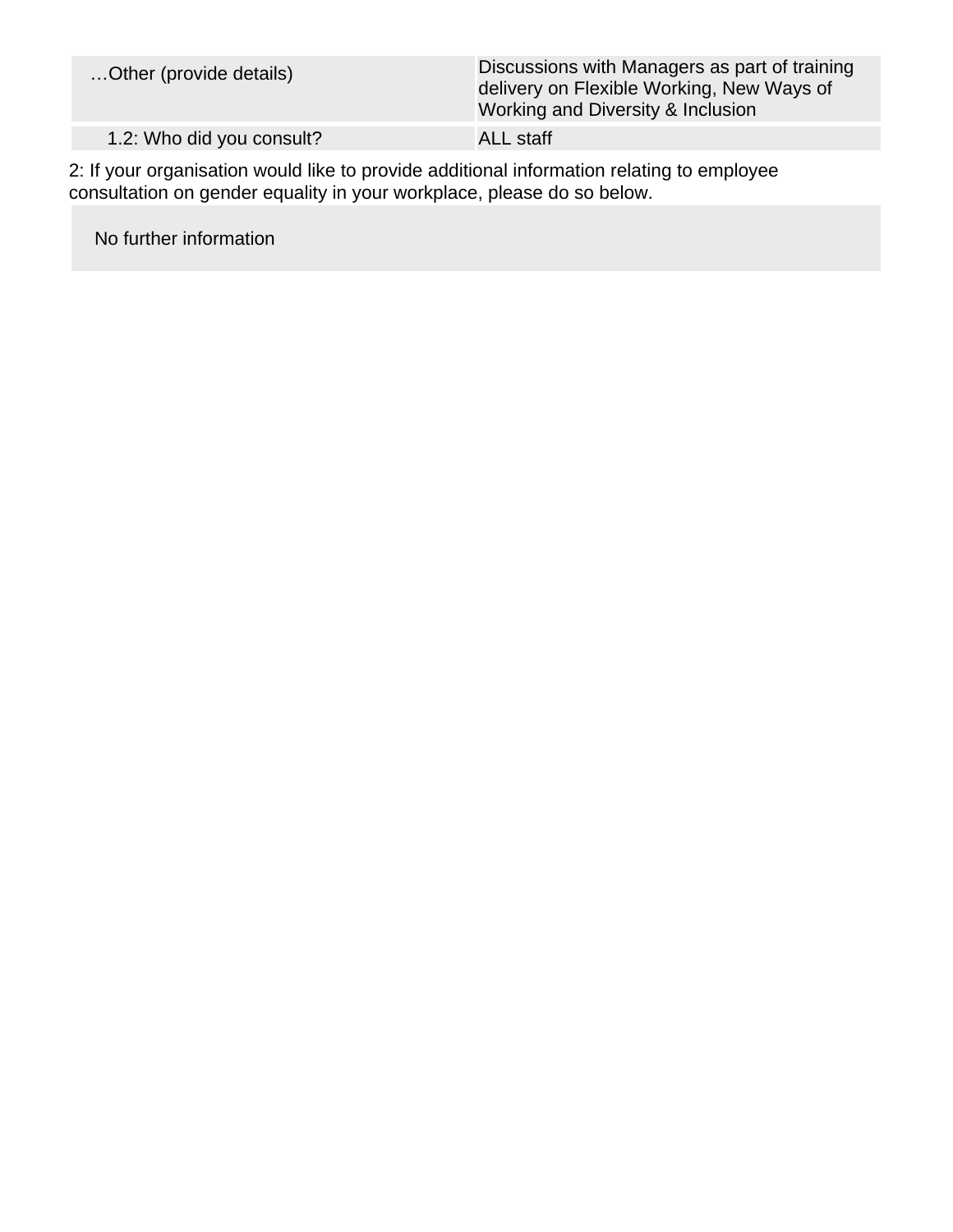# #Employee work/life balance

### **Flexible working**

1: Do you have a formal policy and/or formal strategy on flexible working arrangements? Yes(Select all that apply)

| $$ Yes                                                                                                           | <b>Strategy</b><br>Policy |
|------------------------------------------------------------------------------------------------------------------|---------------------------|
| A business case for flexibility has been<br>established and endorsed at the leadership<br>level                  | Yes                       |
| Leaders are visible role models of flexible<br>working                                                           | Yes                       |
| Flexible working is promoted throughout<br>the organisation                                                      | Yes                       |
| Leaders are held accountable for improving Yes<br>workplace flexibility                                          |                           |
| Manager training on flexible working is<br>provided throughout the organisation                                  | Yes                       |
| Employee training is provided throughout<br>the organisation                                                     | Yes                       |
| Team-based training is provided<br>throughout the organisation                                                   | Yes                       |
| Employees are surveyed on whether they<br>have sufficient flexibility                                            | Yes                       |
| Metrics on the use of, and/or the impact of,<br>flexibility measures are reported to key<br>management personnel | Yes                       |
| Metrics on the use of, and/or the impact of,<br>flexibility measures are reported to the<br>governing body       | Yes                       |

2: Do you offer any of the following flexible working options to MANAGERS in your workplace?

| Flexible hours of work         | Yes(Select one option only)                                    |
|--------------------------------|----------------------------------------------------------------|
| $$ Yes                         | SAME options for women and men(Select all<br>that apply)       |
| SAME options for women and men | Formal options are available<br>Informal options are available |
| Compressed working weeks       | Yes (Select one option only)                                   |
| $$ Yes                         | SAME options for women and men(Select all<br>that apply)       |
| SAME options for women and men | Formal options are available                                   |
|                                |                                                                |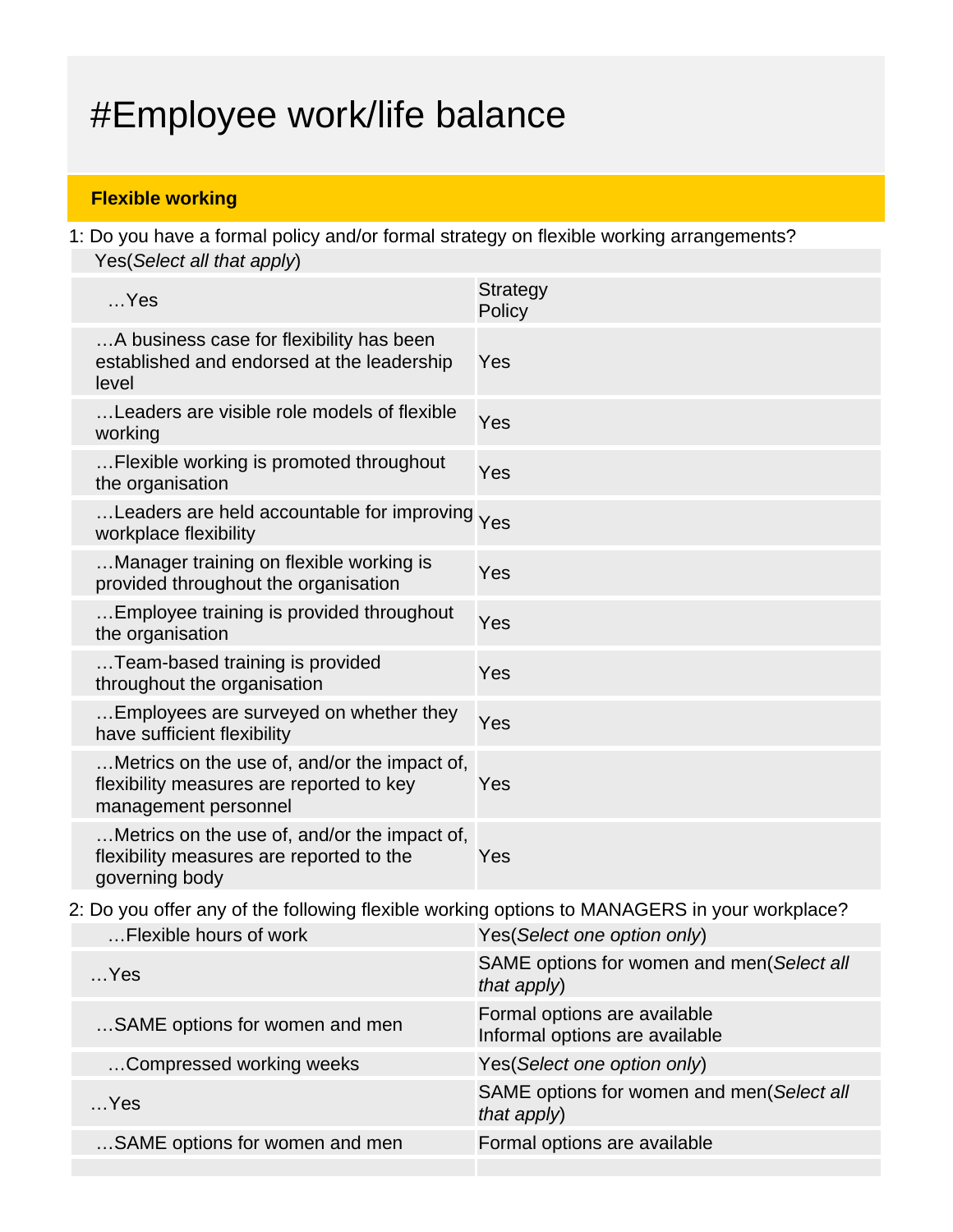| $\dots$ Time-in-lieu                   | Yes(Select one option only)                                    |
|----------------------------------------|----------------------------------------------------------------|
| $$ Yes                                 | SAME options for women and men(Select all<br>that apply)       |
| SAME options for women and men         | Informal options are available<br>Formal options are available |
| Telecommuting (e.g. working from home) | Yes(Select one option only)                                    |
| $$ Yes                                 | SAME options for women and men(Select all<br>that apply)       |
| SAME options for women and men         | Formal options are available<br>Informal options are available |
| Part-time work                         | Yes(Select one option only)                                    |
| $$ Yes                                 | SAME options for women and men(Select all<br>that apply)       |
| SAME options for women and men         | Formal options are available                                   |
| Job sharing                            | Yes(Select one option only)                                    |
| $$ Yes                                 | SAME options for women and men(Select all<br>that apply)       |
| SAME options for women and men         | Formal options are available                                   |
| Carer's leave                          | Yes(Select one option only)                                    |
| $$ Yes                                 | SAME options for women and men(Select all<br>that apply)       |
| SAME options for women and men         | Formal options are available<br>Informal options are available |
| Purchased leave                        | Yes(Select one option only)                                    |
| $$ Yes                                 | SAME options for women and men(Select all<br>that $apply$ )    |
| SAME options for women and men         | Formal options are available                                   |
| Unpaid leave                           | Yes(Select one option only)                                    |
| $$ Yes                                 | SAME options for women and men(Select all<br>that apply)       |
| SAME options for women and men         | Formal options are available<br>Informal options are available |

3: Are your flexible working arrangement options for NON-MANAGERS the same as the options for managers above?

Yes

4: Were managers in your organisation allowed to make INFORMAL flexible working arrangements with their team members in response to the COVID-19 pandemic?

Yes, ALL managers

5: Did you see an increase, overall, in the approval of FORMAL flexible working arrangements for your workforce compared to pre-COVID-19?

Yes, for both women and men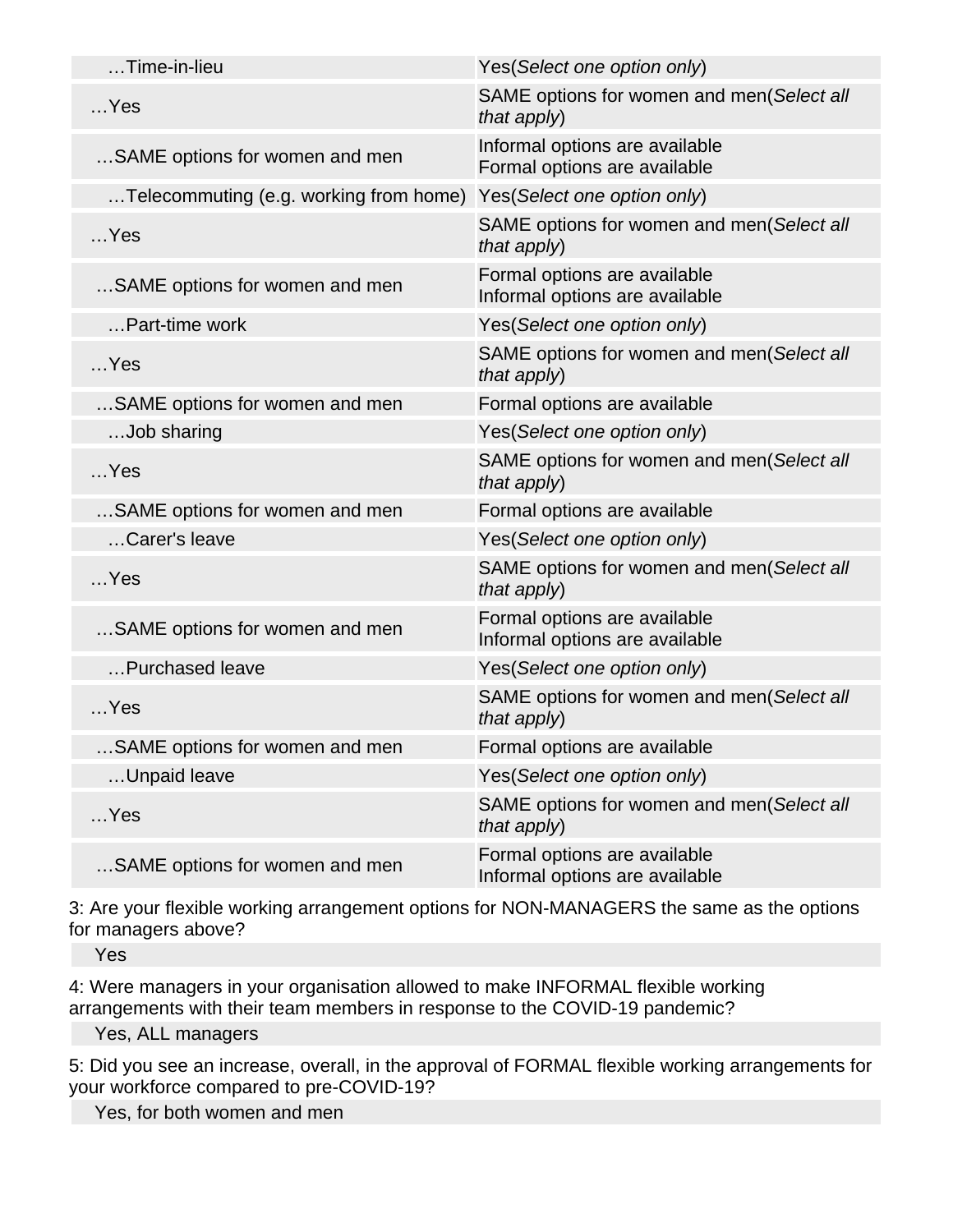6: If your organisation would like to provide additional information relating to flexible working and gender equality in your workplace, please do so below.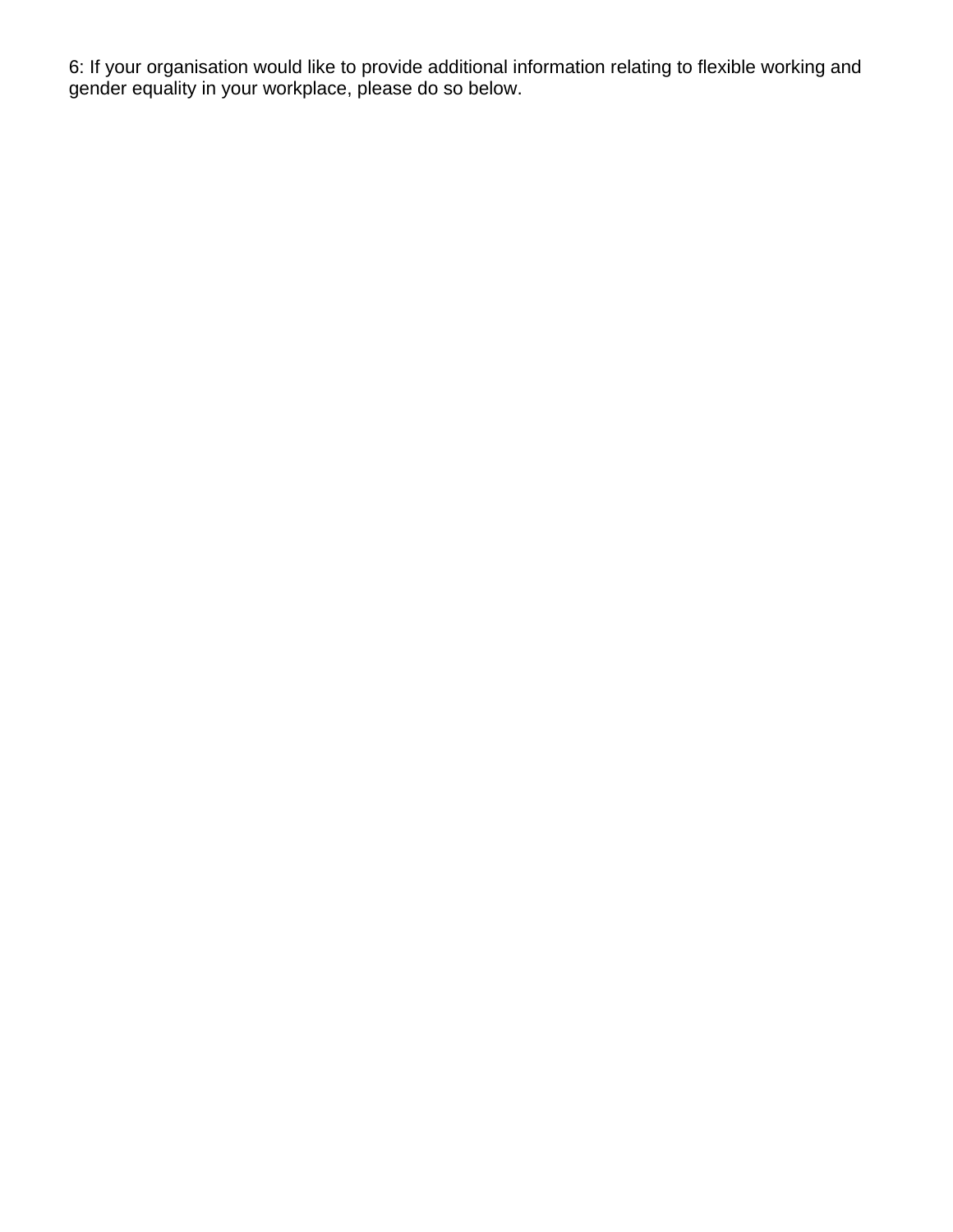# #Employee support

### **Paid parental leave**

1: Do you provide employer funded paid parental leave regardless of carer's status (i.e. primary/secondary) in addition to any government funded parental leave scheme?

Yes, we offer employer funded parental leave (using the primary/secondary carer definition)

| 1.1: Do you provide employer funded paid<br>parental leave for primary carers in addition<br>to any government funded parental leave<br>scheme?   | Yes (Please indicate how employer funded paid<br>parental leave is provided to the primary carers.)     |
|---------------------------------------------------------------------------------------------------------------------------------------------------|---------------------------------------------------------------------------------------------------------|
| 1.1.a: Please indicate whether your<br>employer-funded paid parental leave for<br>primary carers is available to:                                 | All, regardless of gender                                                                               |
| 1.1.b: Please indicate whether your<br>employer-funded paid parental leave for<br>primary carers covers:                                          | <b>Birth</b><br>Adoption<br>Surrogacy<br><b>Stillbirth</b>                                              |
| 1.1.c: How do you pay employer funded<br>paid parental leave to primary carers?                                                                   | Paying the employee's full salary                                                                       |
| 1.1.d: Do you pay superannuation<br>contribution to your primary carers while<br>they are on parental leave?                                      | Yes, on employer funded parental leave                                                                  |
| 1.1.e: How many weeks (minimum) of<br>employer funded paid parental leave for<br>primary carers is provided?                                      | 12                                                                                                      |
| 1.1.f: What proportion of your total<br>workforce has access to employer funded<br>paid parental leave for primary carers,<br>including casuals?  | 91-100%                                                                                                 |
| 1.2: Do you provide employer funded paid<br>parental leave for secondary carers in<br>addition to any government funded parental<br>leave scheme? | Yes(Please indicate how employer funded paid<br>parental leave is provided to the secondary<br>carers.) |
| 1.2.a: Please indicate whether your<br>employer-funded paid parental leave for<br>secondary carers is available to:                               | All, regardless of gender                                                                               |
| 1.2.b: Please indicate whether your<br>employer-funded paid parental leave for<br>secondary carers covers:                                        | <b>Birth</b><br>Adoption<br>Surrogacy<br><b>Stillbirth</b>                                              |
| 1.2.c: How do you pay employer funded<br>paid parental leave to secondary carers?                                                                 | Paying the employee's full salary                                                                       |
|                                                                                                                                                   |                                                                                                         |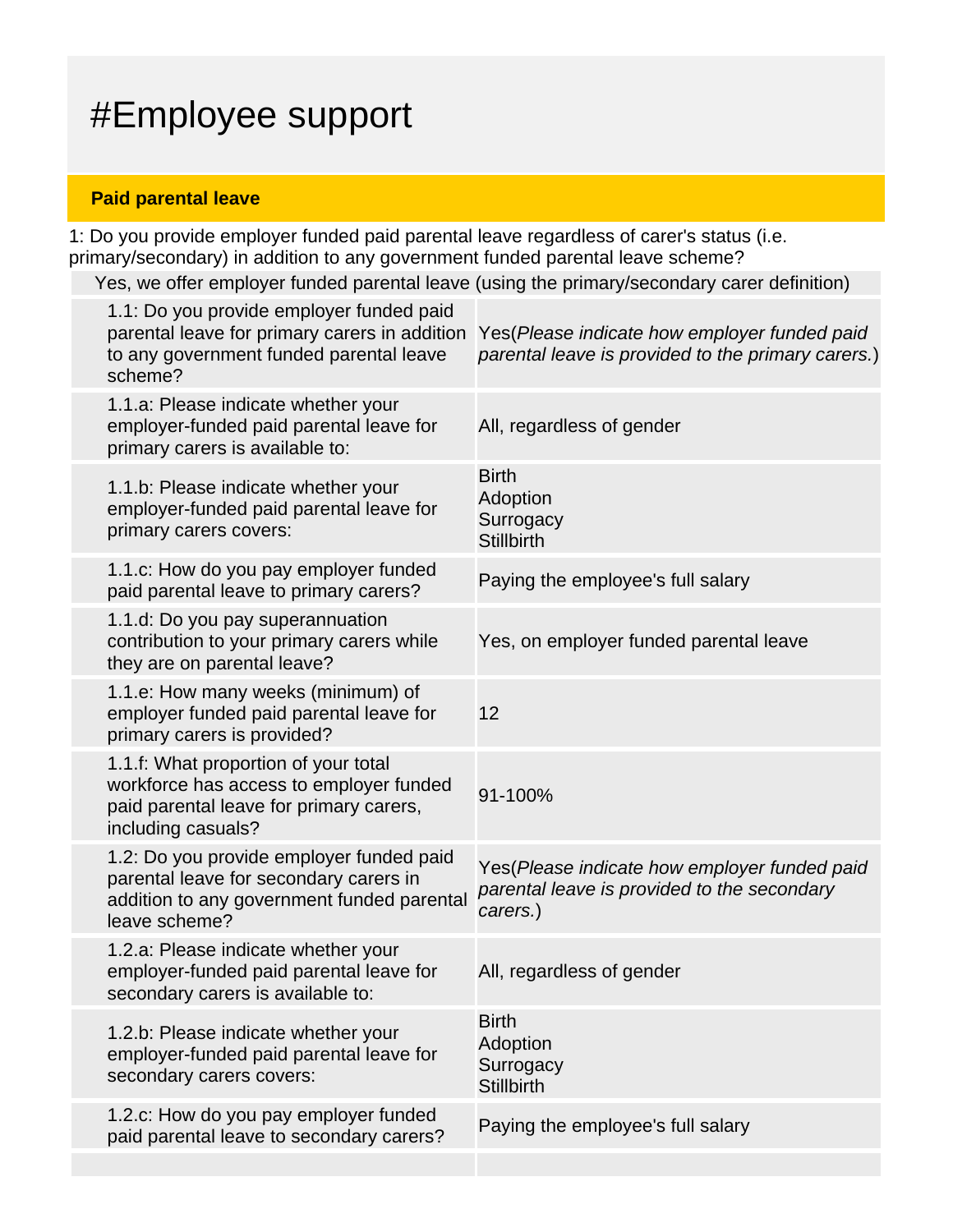| 1.2.d: Do you pay superannuation<br>contribution to your secondary carers while<br>they are on parental leave?                                     | Yes, on employer funded parental leave |
|----------------------------------------------------------------------------------------------------------------------------------------------------|----------------------------------------|
| 1.2.e: How many weeks (minimum) of<br>employer funded paid parental leave for<br>secondary carers is provided?                                     | 2                                      |
| 1.2.f: What proportion of your total<br>workforce has access to employer funded<br>paid parental leave for secondary carers,<br>including casuals? | 90-100%                                |

2: If your organisation would like to provide additional information relating to paid parental leave and gender equality in your workplace, please do so below.

We will be amending our Carer's Policy and introducing 4 weeks employer funded paid parental leave for secondary carers this year.

#### **Support for carers**

1: Do you have a formal policy and/or formal strategy to support employees with family or caring responsibilities?

Yes(Select all that apply)

|        | Policy   |
|--------|----------|
| $$ Yes | Strategy |

2: Do you offer any of the following support mechanisms for employees with family or caring responsibilities?

| Employer subsidised childcare                                                                    | No(You may specify why the above support<br>mechanism is not available to your employees.) |
|--------------------------------------------------------------------------------------------------|--------------------------------------------------------------------------------------------|
| $$ No                                                                                            | Not a priority                                                                             |
| On-site childcare                                                                                | No(You may specify why the above support<br>mechanism is not available to your employees.) |
| $$ No                                                                                            | Not a priority<br>Insufficient resources/expertise                                         |
| Breastfeeding facilities                                                                         | Yes (Please indicate the availability of this<br>support mechanism.)                       |
| $$ Yes                                                                                           | Available at SOME worksites                                                                |
| Childcare referral services                                                                      | No(You may specify why the above support<br>mechanism is not available to your employees.) |
| $$ No                                                                                            | Insufficient resources/expertise<br>Not a priority                                         |
| Internal support networks for parents                                                            | No(You may specify why the above support<br>mechanism is not available to your employees.) |
| $$ No                                                                                            | Insufficient resources/expertise                                                           |
| Return to work bonus (only select if this<br>bonus is not the balance of paid parental<br>leave) | No(You may specify why the above support<br>mechanism is not available to your employees.) |
|                                                                                                  |                                                                                            |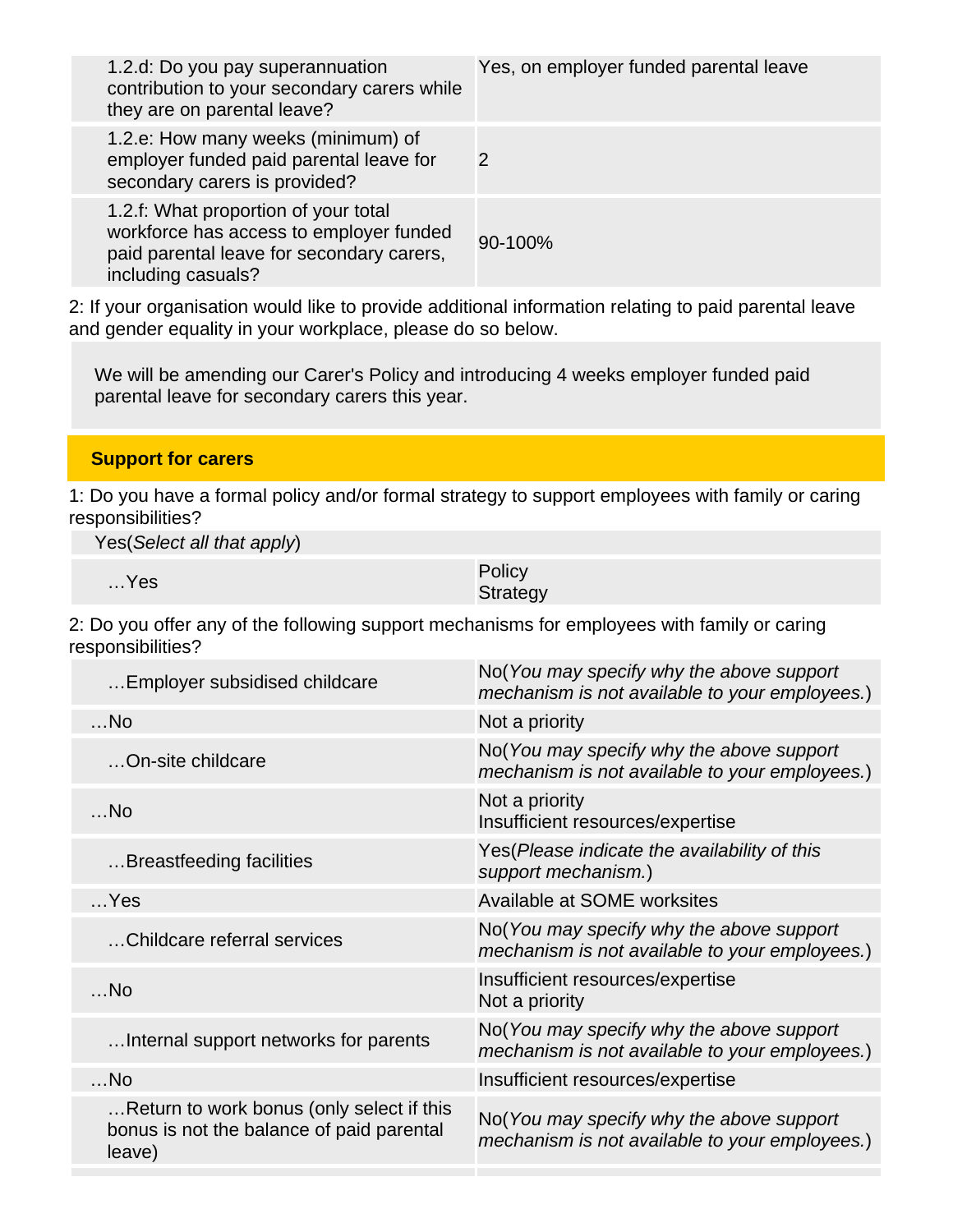| $$ No                                                                                | Not a priority                                                                             |
|--------------------------------------------------------------------------------------|--------------------------------------------------------------------------------------------|
| Information packs for new parents and/or<br>those with elder care responsibilities   | No(You may specify why the above support<br>mechanism is not available to your employees.) |
| $$ No                                                                                | Currently under development (Select the<br>estimated completion date.)                     |
| Currently under development                                                          |                                                                                            |
| Referral services to support employees<br>with family and/or caring responsibilities | No(You may specify why the above support<br>mechanism is not available to your employees.) |
| $$ No                                                                                | Currently under development (Select the<br>estimated completion date.)                     |
| Targeted communication mechanisms<br>(e.g. intranet/forums)                          | No(You may specify why the above support<br>mechanism is not available to your employees.) |
| $$ No                                                                                | Insufficient resources/expertise                                                           |
| Support in securing school holiday care                                              | No(You may specify why the above support<br>mechanism is not available to your employees.) |
| $$ No                                                                                | Not aware of the need<br>Not a priority                                                    |
| Coaching for employees on returning to<br>work from parental leave                   | No(You may specify why the above support<br>mechanism is not available to your employees.) |
| $$ No                                                                                | Insufficient resources/expertise                                                           |
| Parenting workshops targeting mothers                                                | No(You may specify why the above support<br>mechanism is not available to your employees.) |
| $$ No                                                                                | Insufficient resources/expertise                                                           |
| Parenting workshops targeting fathers                                                | No(You may specify why the above support<br>mechanism is not available to your employees.) |
| $$ No                                                                                | Insufficient resources/expertise                                                           |
| Other (provide details)                                                              | <b>No</b>                                                                                  |

3: If your organisation would like to provide additional information relating to support for carers in your workplace, please do so below.

We are planning to establish a Culture and Inclusion committee which may see the charter of this committee help introduce further support tools and information and resources for carers

#### **Sex-based harassment and discrimination**

1: Do you have a formal policy and/or formal strategy on sex-based harassment and discrimination prevention?

|  | Yes(Select all that apply) |  |  |  |
|--|----------------------------|--|--|--|
|--|----------------------------|--|--|--|

…Yes Policy Policy Product in the Policy Policy Product in the Policy Product in the Policy Product in the Policy Product in the Policy Product in the Policy Product in the Policy Product in the Policy Product in the Polic **Strategy**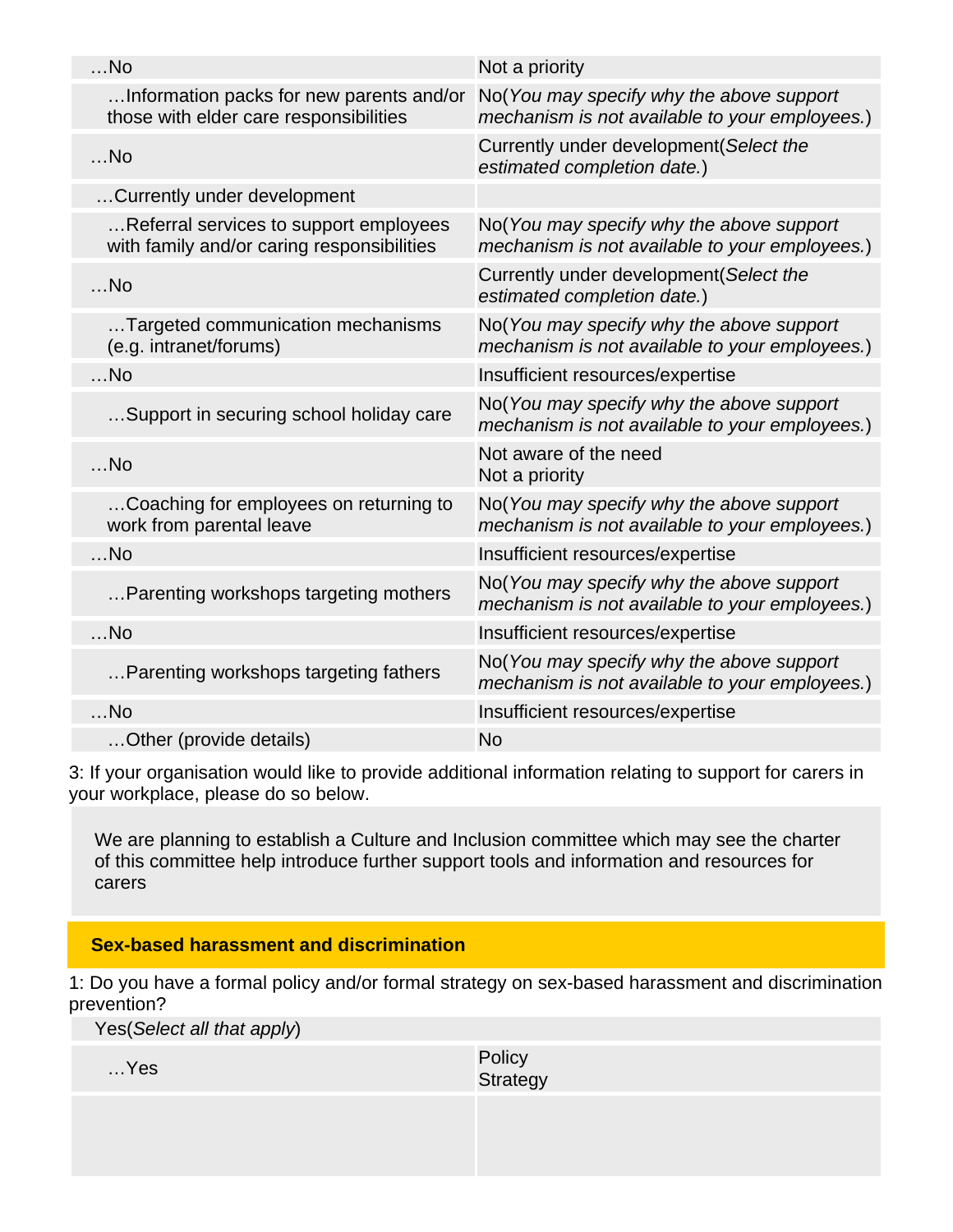1.1: Do you provide a grievance process in Yes any sex-based harasssment and discrimination prevention formal policy and/or formal strategy?

2: Do you provide training on sex-based harassment and discrimination prevention to the following groups?

| All managers  | Yes (Please indicate how often is this training<br>provided (select all that apply):) |
|---------------|---------------------------------------------------------------------------------------|
| $$ Yes        | At least annually<br>At induction                                                     |
| All employees | Yes (Please indicate how often is this training<br>provided (select all that apply):) |
| $$ Yes        | At least annually<br>At induction                                                     |

3: If your organisation would like to provide additional information relating to sex-based harassment and discrimination, please do so below.

#### **Family or domestic violence**

1: Do you have a formal policy and/or formal strategy to support employees who are experiencing family or domestic violence?

Yes(Select all that apply)

|   |  | Yes |
|---|--|-----|
| . |  |     |

Policy

2: Other than a formal policy and/or formal strategy, do you have the following support mechanisms in place to support employees who are experiencing family or domestic violence?

| Employee assistance program (including<br>access to psychologist, chaplain or<br>counsellor)      | Yes                                  |
|---------------------------------------------------------------------------------------------------|--------------------------------------|
| Training of key personnel                                                                         | $No(Select \textit{all} that apply)$ |
| $$ No                                                                                             | Insufficient resources/expertise     |
| A domestic violence clause is in an<br>enterprise agreement or workplace<br>agreement             | Yes                                  |
| Workplace safety planning                                                                         | No (Select all that apply)           |
| $$ No                                                                                             | Insufficient resources/expertise     |
| Access to paid domestic violence leave<br>(contained in an enterprise/workplace<br>agreement)     | Yes                                  |
| Access to unpaid domestic violence leave<br>(contained in an enterprise/workplace<br>agreement)   | Yes                                  |
| Access to paid domestic violence leave<br>(not contained in an enterprise/workplace<br>agreement) | Yes                                  |
| Access to unpaid leave                                                                            | Yes                                  |
|                                                                                                   |                                      |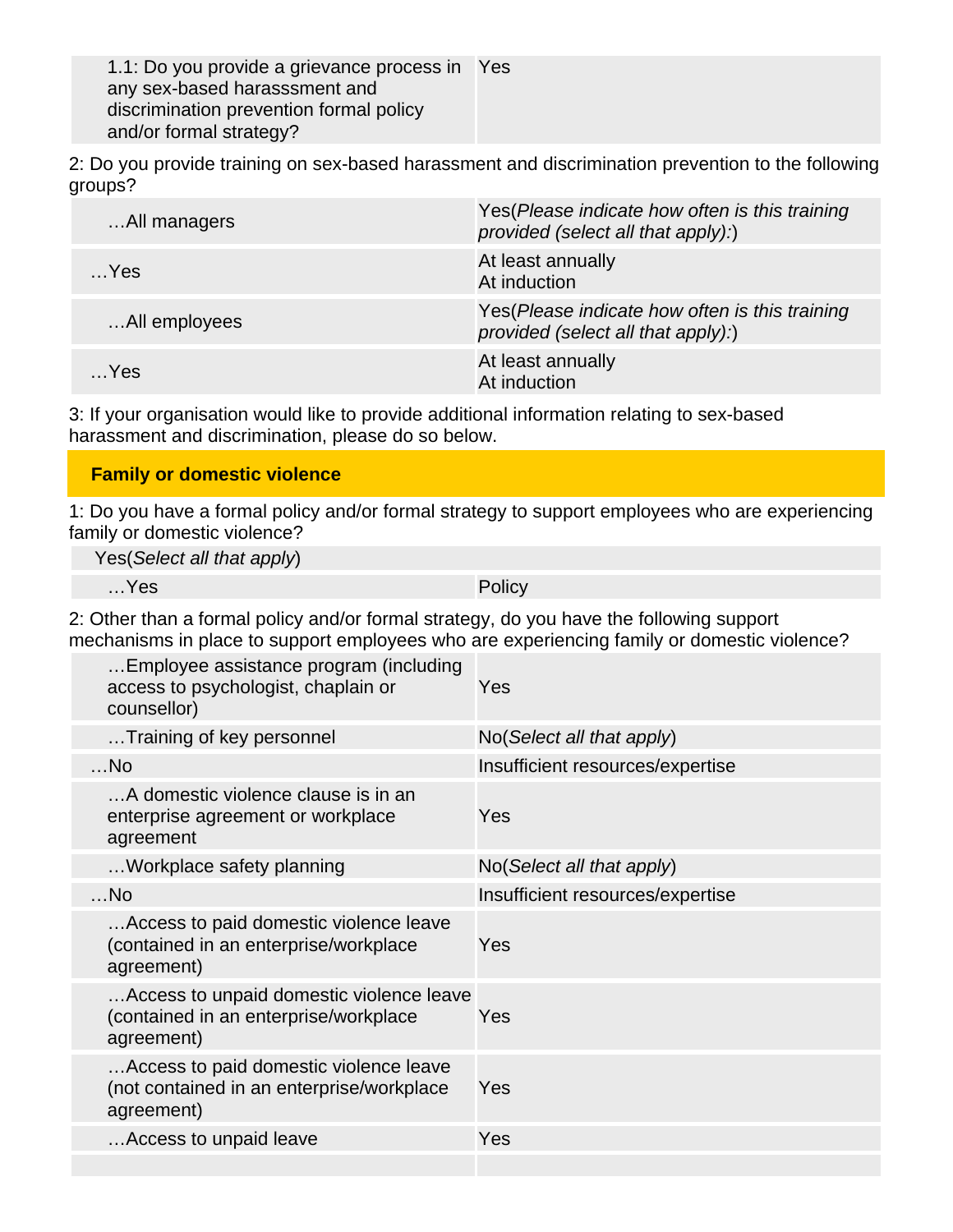| Confidentiality of matters disclosed                                                                    | Yes                                  |
|---------------------------------------------------------------------------------------------------------|--------------------------------------|
| Referral of employees to appropriate<br>domestic violence support services for<br>expert advice         | Yes                                  |
| Protection from any adverse action or<br>discrimination based on the disclosure of<br>domestic violence | Yes                                  |
| Flexible working arrangements                                                                           | Yes                                  |
| Provision of financial support (e.g.<br>advance bonus payment or advanced pay)                          | No(Select all that apply)            |
| $$ No                                                                                                   | Not aware of the need                |
| Offer change of office location                                                                         | Yes                                  |
| Emergency accommodation assistance                                                                      | $No(Select \textit{all} that apply)$ |
| $$ No                                                                                                   | Not aware of the need                |
| Access to medical services (e.g. doctor or<br>nurse)                                                    | No(Select all that apply)            |
| $$ No                                                                                                   | Not aware of the need                |
| Other (provide details)                                                                                 | $No(Select \textit{all} that apply)$ |

3: If your organisation would like to provide additional information relating to family and domestic violence affecting your workplace, please do so below.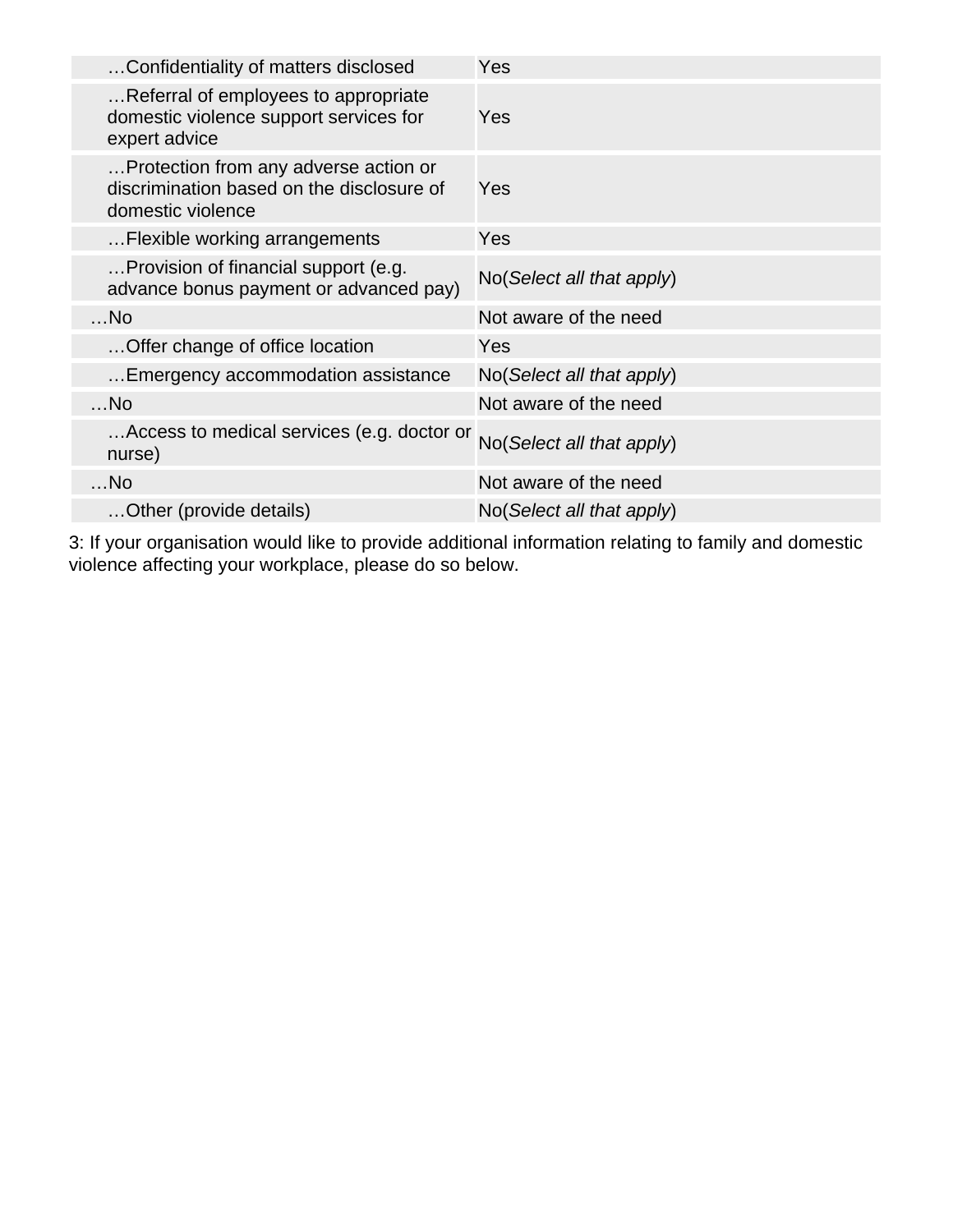### Workplace Profile Table

Industry: Finance

|                                                            |                          | No. of employees |                | Number of apprentices and<br>graduates (combined) | Total               |                |
|------------------------------------------------------------|--------------------------|------------------|----------------|---------------------------------------------------|---------------------|----------------|
| Occupational category*                                     | <b>Employment status</b> | $\mathsf F$<br>M |                | F                                                 | M                   | employees**    |
| Managers                                                   | Full-time permanent      | 51               | 47             | $\pmb{0}$                                         | $\pmb{0}$           | 98             |
|                                                            | Part-time permanent      | $\,6\,$          | $\mathbf{1}$   | $\pmb{0}$                                         | $\pmb{0}$           | $\overline{7}$ |
| Professionals                                              | Full-time permanent      | 46               | 51             | $\pmb{0}$                                         | $\pmb{0}$           | 97             |
|                                                            | Full-time contract       | $\overline{2}$   | $\mathbf{1}$   | $\pmb{0}$                                         | $\pmb{0}$           | $\mathbf{3}$   |
|                                                            | Part-time permanent      | 20               | $\overline{4}$ | $\pmb{0}$                                         | $\pmb{0}$           | 24             |
|                                                            | Part-time contract       | $\mathbf{1}$     | $\pmb{0}$      | $\pmb{0}$                                         | $\pmb{0}$           | $\mathbf{1}$   |
|                                                            | Casual                   | $\overline{2}$   | $\overline{2}$ | $\pmb{0}$                                         | $\pmb{0}$           | 4              |
| Clerical And Administrative Full-time permanent<br>Workers |                          | 141              | 29             | $\pmb{0}$                                         | $\pmb{0}$           | 170            |
|                                                            | Full-time contract       | $\,6$            | $\overline{2}$ | $\pmb{0}$                                         | $\mathsf 0$         | 8              |
|                                                            | Part-time permanent      | 137              | $\overline{7}$ | $\pmb{0}$                                         | $\pmb{0}$           | 144            |
|                                                            | Part-time contract       | $\mathbf{1}$     | $\mathbf{3}$   | $\mathbf 0$                                       | $\mathbf 0$         | $\overline{4}$ |
|                                                            | Casual                   | 14               | $\overline{c}$ | $\pmb{0}$                                         | $\pmb{0}$           | $16\,$         |
| Sales Workers                                              | Full-time permanent      | $12\,$           | $16\,$         | $\pmb{0}$                                         | $\mathsf{O}\xspace$ | 28             |
|                                                            | Part-time permanent      | $\pmb{0}$        | $\mathbf{1}$   | $\pmb{0}$                                         | $\pmb{0}$           | $\mathbf{1}$   |

\* Categorised using ANZSCO major group codes (this means Professionals who are also Managers are categorised as Professionals)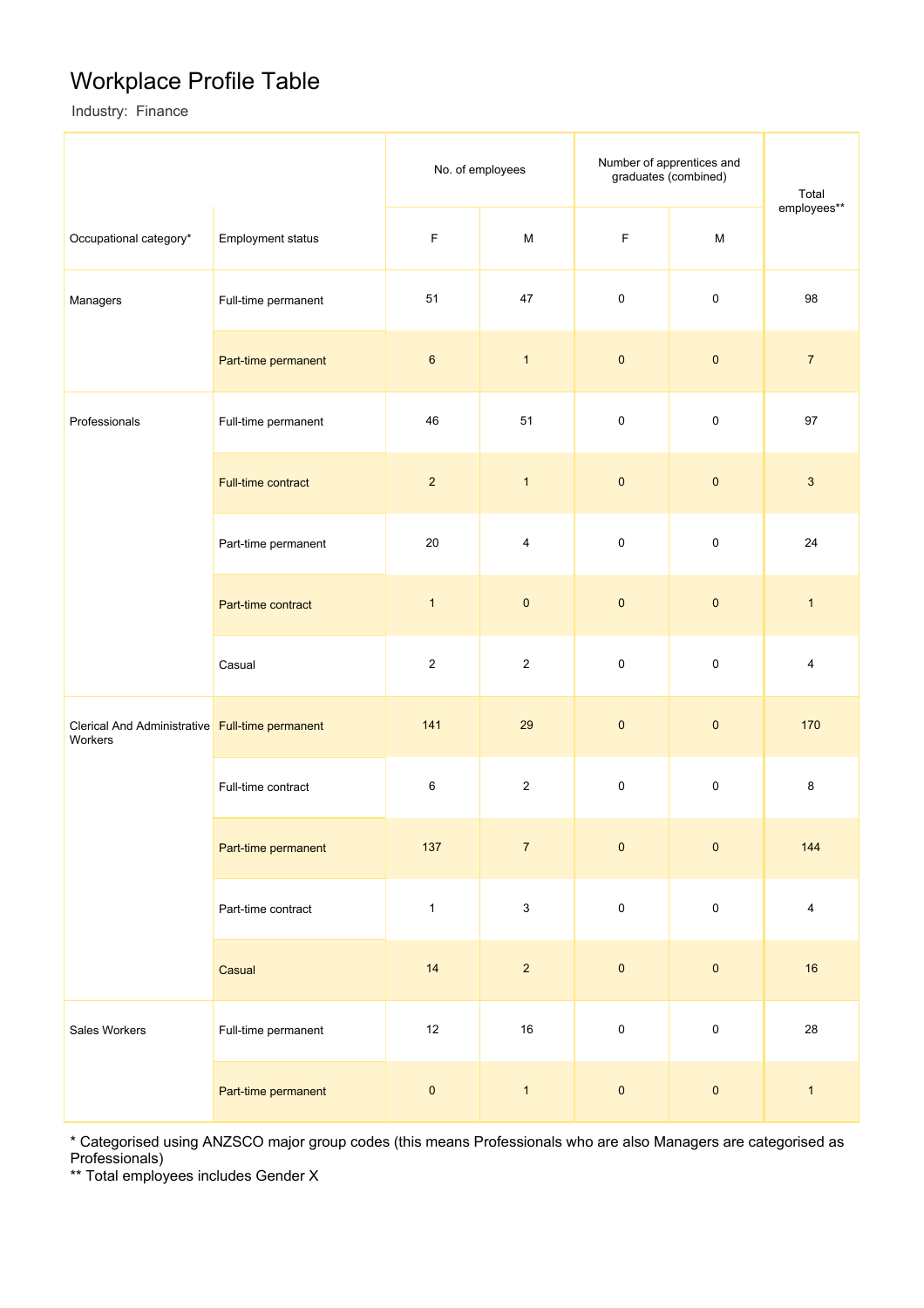## Workplace Profile Table

Industry: Finance

|                  |              |                                                  | No. of employees |                |                  |
|------------------|--------------|--------------------------------------------------|------------------|----------------|------------------|
| Manager category | Level to CEO | Employment status                                | $\mathsf F$      | ${\sf M}$      | Total*           |
| CEO              | $\pmb{0}$    | Full-time permanent                              | $\pmb{0}$        | $\mathbf{1}$   | $\mathbf{1}$     |
| <b>KMP</b>       | $-1$         | Full-time permanent                              | $\overline{2}$   | $\overline{4}$ | $\bf 6$          |
| ${\sf SM}$       | $-1$         | Full-time permanent                              | $\mathsf 0$      | $\sqrt{2}$     | $\overline{2}$   |
|                  |              | Part-time permanent                              | $\overline{1}$   | $\pmb{0}$      | $\mathbf{1}$     |
|                  | $-2$         | Full-time permanent                              | 4                | $12\,$         | $16\,$           |
|                  |              | Part-time permanent                              | $\overline{2}$   | $\pmb{0}$      | $\overline{2}$   |
|                  | $-3$         | Full-time permanent<br>$\pmb{0}$<br>$\mathbf{1}$ |                  | $\mathbf 1$    |                  |
| OM               | $-1$         | Full-time permanent                              | $\pmb{0}$        | $\mathbf{1}$   | $\mathbf{1}$     |
| $-2$             |              | Full-time permanent                              | 4                | $\mathbf 5$    | $\boldsymbol{9}$ |
|                  |              | Part-time permanent                              | $\mathbf{1}$     | $\pmb{0}$      | $\mathbf{1}$     |
|                  | $-3$         | Full-time permanent                              | 11               | $16\,$         | 27               |
|                  |              | Part-time permanent                              | $\overline{1}$   | $\overline{1}$ | $\overline{2}$   |
|                  | $-4$         | Full-time permanent                              | 37               | $18\,$         | 55               |
|                  |              | Part-time permanent                              | $\mathbf 2$      | $\pmb{0}$      | $\overline{2}$   |
|                  | $-5$         | Full-time permanent                              | $\overline{2}$   | $\pmb{0}$      | $\overline{2}$   |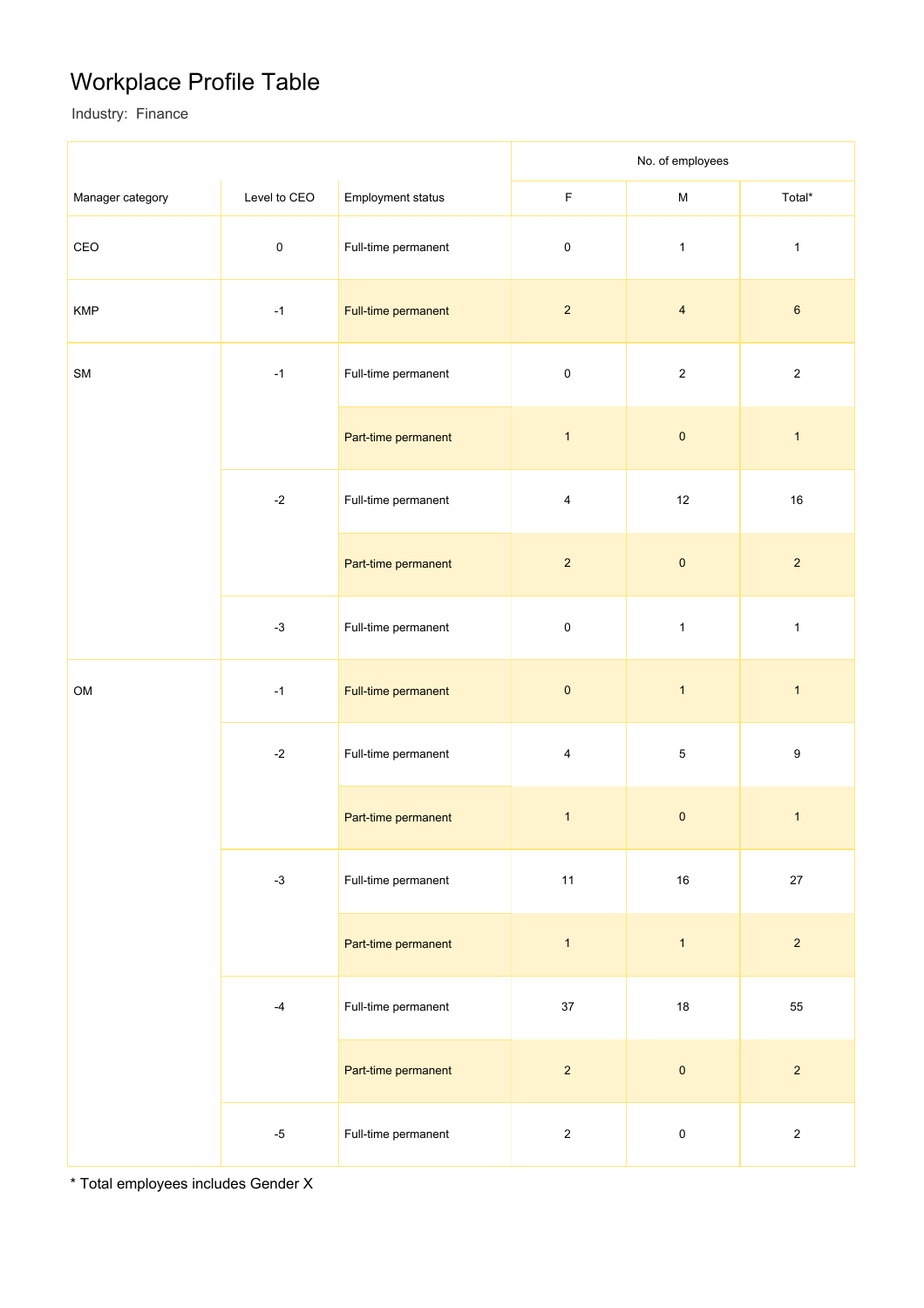## Workforce Management Statistics Table

#### Industry: Finance

| Question                                                                                                   | Contract<br>Type | <b>Employment Type</b>           | Manager<br>Category | Female         | Male           | Total*         |
|------------------------------------------------------------------------------------------------------------|------------------|----------------------------------|---------------------|----------------|----------------|----------------|
| 1. How many employees<br>were promoted?                                                                    | Full-time        | Permanent                        | Managers            | 5              | 3              | 8              |
|                                                                                                            |                  |                                  | Non-managers        | 24             | 9              | 33             |
|                                                                                                            | Part-time        | Permanent                        | Non-managers        | $\mathbf{3}$   | $\mathbf{1}$   | $\overline{4}$ |
| 2. How many employees<br>(including partners with an<br>employment contract) were<br>internally appointed? | Full-time        | Permanent                        | Managers            | 5              | $\,6\,$        | 11             |
|                                                                                                            |                  |                                  | Non-managers        | 21             | 6              | 27             |
|                                                                                                            | Part-time        | Permanent                        | Non-managers        | 19             | $\mathbf{3}$   | 22             |
| 3. How many employees<br>(including partners with an<br>employment contract) were<br>externally appointed? | Full-time        | Permanent                        | Managers            |                | 3              | 3              |
|                                                                                                            |                  |                                  | Non-managers        | 10             | 10             | 20             |
|                                                                                                            |                  | Fixed-Term Contract Non-managers |                     | $\overline{7}$ | $\mathbf{1}$   | $\bf 8$        |
|                                                                                                            | Part-time        | Permanent                        | Non-managers        | 8              | $\overline{2}$ | $10$           |
|                                                                                                            |                  | Fixed-Term Contract Non-managers |                     | $\overline{2}$ | $\overline{2}$ | $\overline{4}$ |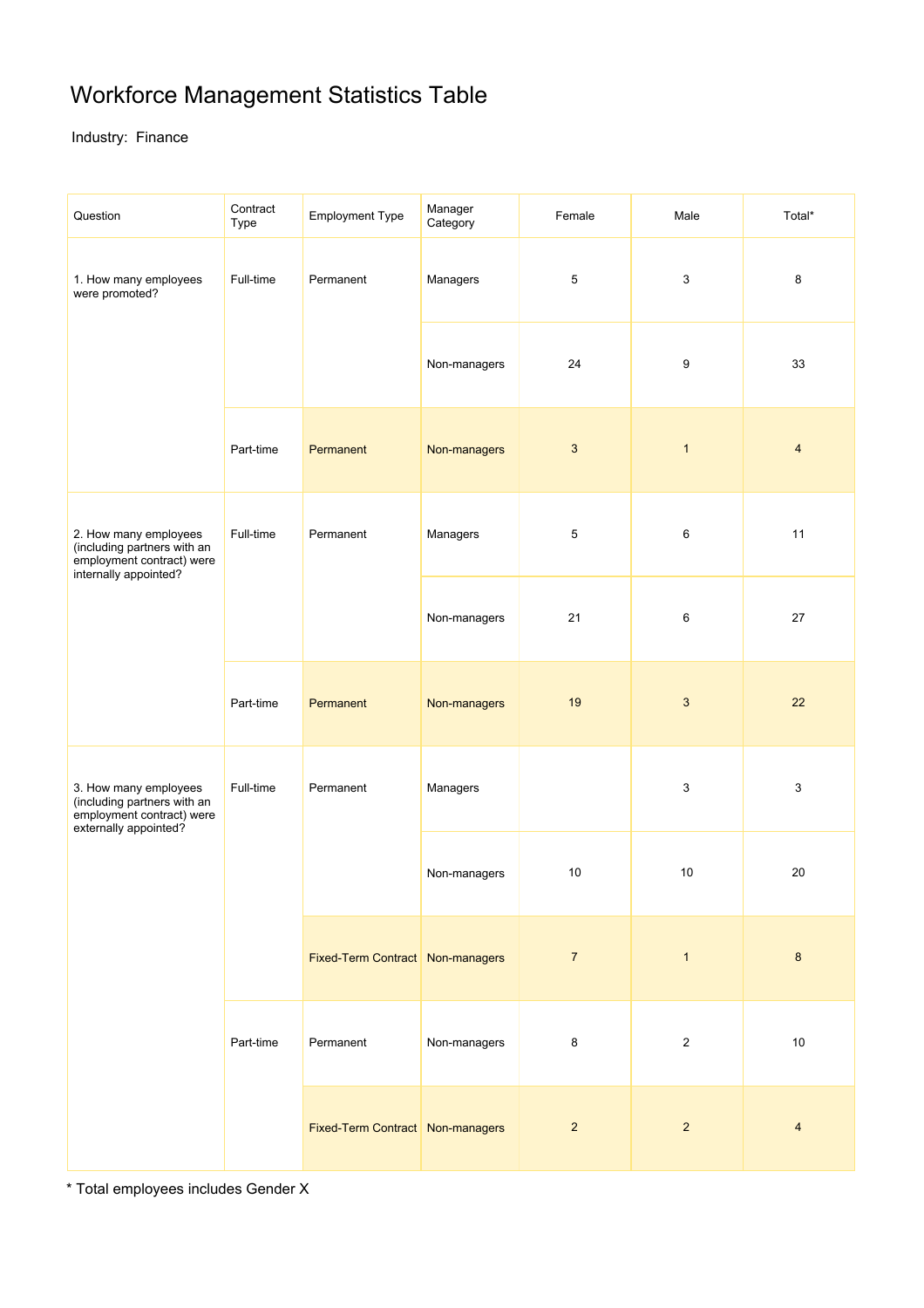## Workforce Management Statistics Table

Industry: Finance

| Question                                                                                              | Contract<br>Type | Employment<br>Type | Manager Category    | Female       | Male           | Total*       |
|-------------------------------------------------------------------------------------------------------|------------------|--------------------|---------------------|--------------|----------------|--------------|
| 4. How many employees<br>(including partners with an<br>employment contract)<br>voluntarily resigned? | Full-time        | Permanent          | CEO, KMPs, and HOBs |              | $\mathbf{1}$   | $\mathbf{1}$ |
|                                                                                                       |                  |                    | Managers            | $\sqrt{2}$   | $\sqrt{2}$     | 4            |
|                                                                                                       |                  |                    | Non-managers        | 17           | 9              | 26           |
|                                                                                                       | Part-time        | Permanent          | Non-managers        | 16           | $\overline{4}$ | 20           |
| 5. How many employees<br>have taken primary carer's<br>parental leave (paid and/or<br>unpaid)?        | Full-time        | Permanent          | Managers            | $\mathbf{1}$ |                | $\mathbf{1}$ |
|                                                                                                       |                  |                    | Non-managers        | 8            |                | 8            |
|                                                                                                       | Part-time        | Permanent          | <b>Managers</b>     | $\mathbf{1}$ |                | $\mathbf{1}$ |
|                                                                                                       |                  |                    | Non-managers        | 23           |                | 23           |
| 6. How many employees<br>have taken secondary<br>carer's parental leave (paid<br>and/or unpaid)?      | Full-time        | Permanent          | Managers            |              | $\mathbf{1}$   | $\mathbf{1}$ |
|                                                                                                       |                  |                    | Non-managers        |              | $\overline{4}$ | 4            |